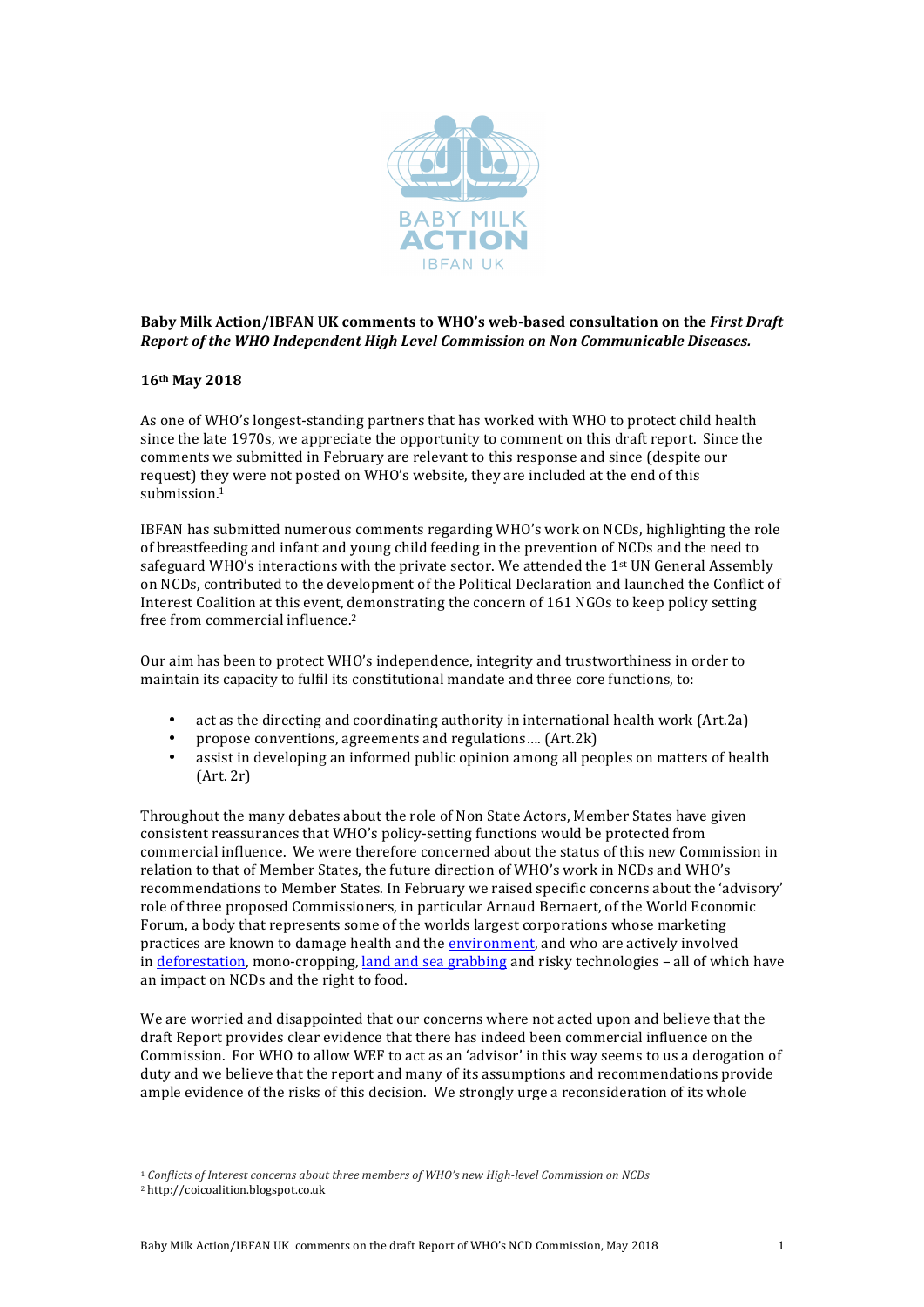approach before it is released as a WHO recommendation that is clearly intended to influence Member States actions and decisions.

### **Examples of the report's clear bias towards industry and recommendations that will lead to an undermining and delay of effective strategies to protect public health**.

While the report contains some useful observations, these are totally undermined by the claims made in paras 36-41 and Recommendation 2. This section promotes Public Private Partnerships and other business friendly strategies as being essential to an effective NCD response with little or no acknowledgement of their risks, the lack of evidence for their effectiveness <sup>3</sup> or the fact that involvement of the private sector in policy setting is inappropriate and can sabotage government efforts to protect human rights to health and survival.

**Para 30** outlines why countries are lagging behind but puts all the blame on governments for a 'lack of political will' to overcome market forces. The food industry is absolved of all responsibility for its many and varied lobbying tactics that are known to undermine efforts to regulate their activities. <sup>4</sup>

Little or no mention is made of the impact of trade or the need to integrate concerns about NCDs into the work of Codex Alimentarius and to address the lack of conflicts of interest safeguards in this body. Food businesses and their front groups are disproportionately and inappropriately represented at Codex meetings (often sitting on government delegations and sometimes even leading them). 5

No mention is made of the importance of breastfeeding and optimal infant and young child feeding in the prevention of NCDs.

**Para 36:** suggests that the 2011 Political Declaration on NCDs calls for engagement with the Private sector, but makes no mention of Declaration's call for such engagement to be 'appropriate'. No mention is made of WHO's frequent call for the avoidance of conflicts of interest – apart from a brief mention of 'management of conflicts of interest' within a mixed bag of principles in Para 32. <sup>6</sup>

**Para 37 and 38:** The rationale given for the establishment of a *"fresh working relationship"* with the food and related industries is the *"limited progress"* made so far. Instead the report highlights the progress made by the private sector in promoting products that are loosely defined as being *'consistent with a healthy diet.'* The only identified problem is that these products are not more *'affordable, accessible and available'*. No mention is made of the many countries that have brought in effective regulations to control harmful marketing in the face of opposition from the food industry - nor any mention of WHO's recommendation to avoid ultra-processed foods and to encourage instead culturally appropriate, bio-diverse and minimally processed locally produced foods.

**Para 38** makes the unsubstantiated claim that *"all countries"* will benefit from *"public private partnerships".* The report fails to mention that *'partnerships'* are, by definition, arrangements for *'shared governance'* to achieve '*shared goals',* that shared decision-making is their single most unifying feature, that the term *'Partnership'* implies *'respect, trust, shared benefits'* and that with the 'image transfer' gained from WHO, it has strong emotional and financial value, especially for corporations whose marketing practices damage health, the environment and human rights.

.

<sup>5</sup> French and US Trade delegations put child health at risk, IBFAN Press Release, Dec 2017 http://www.babymilkaction.org/archives/15887

<sup>&</sup>lt;sup>3</sup> What can we learn from collaborations between public health and the food and drinks industry?UK Health Forum, 2018. *http://www.babymilkaction.org/archives/16835 shorturl.at/lmnrJ*

<sup>&</sup>lt;sup>4</sup> There are many examples – the following on one that relates to infant feeding: *Interference in public health policy:* examples of how the baby food industry uses tobacco industry tactics. World Nutrition, [S.l.], v. 8, n. 2, p. 288-310, dec. 2017. ISSN 2041 9775.

https://worldnutritionjournal.org/index.php/wn/article/view/155

<sup>6</sup> There are eight WHA Resolution on infant and young child feeding and the Global Strategy on Diet Physical Activity and Health that specifically call for avoidance of conflicts of interest and commercial influence. *http://www.babymilkaction.org/conflicts-of-interest*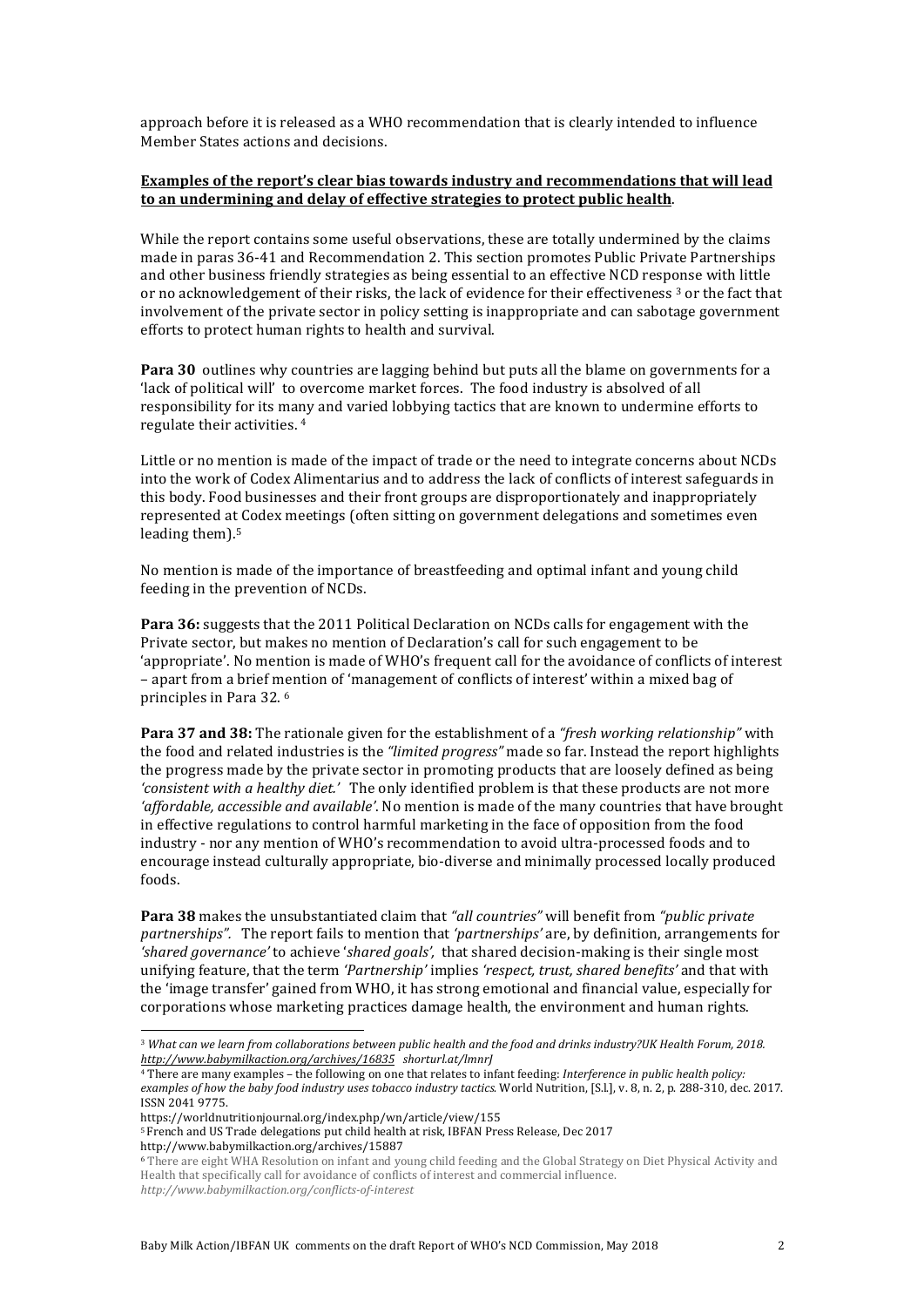IBFAN's experience with Multi-Stakeholder Platforms in the european context has identified many problems.

For example:

- § consensus cannot be reached on the most effective policies such as the **regulation of marketing;**
- § there is a 'lowering of the bar' and emphasis on small incremental changes, **voluntary initiatives**, **self-regulation and self-monitoring** (according to industry's own criteria);
- weak industry 'Codes of Conduct' with no legal power are promoted as adequate 'governance;'
- § industry-funded 'lifestyle' educational activities predominate, blurring the boundaries between marketing and education and providing 'cover' for ongoing irresponsible marketing.
- Meanwhile the ongoing pressure to form partnerships with the private sector threatens the independence and watchdog role of the civil society organizations.

**Para 39** suggests that governments should employ *'their regulatory and legislative powers to protect the population'* only *'when engagement with the private sector fails.'* This is a clear delaying tactic. No mention is made of States' Human Rights obligations, outlined in CRC General Comment No 16, regarding the impact of the business sector on children's rights and that States are required to 'implement and enforce internationally agreed standards concerning children's rights, health and business, including  $f...$  the International Code of Marketing of Breast-milk Substitutes and relevant subsequent World Health Assembly resolutions'.<sup>7</sup>

**Para 41:** Extols the benefits of technological curative approaches to NCDs, with no mention of the risks of these approaches and how over-emphasis on such technologies can divert attention from essential primary health care, preventive approaches and attention to the precautionary principle.

#### **Submission sent in February 2018**

### **Baby Milk Action/IBFAN UK submission to WHOs two-week consultation on its proposed NCD Commission.**

I am writing on behalf of Baby Milk Action/IBFAN UK regarding our concerns about three of the proposed Commissioners for WHO's Independent Global High-level Commission on NCDs.

As one of WHO's longest-standing public interest partners, IBFAN places great value on WHO's Core constitutional norm-setting functions and its independence, integrity and trustworthiness. With this in mind we respectfully urge WHO to ensure that the appointments and terms of reference for this Commission safeguard WHO's core constitutional functions:

- as the directing and coordinating authority in international health work  $(Art.2a)$ ;
- its mandate to propose conventions, agreements and regulations  $(Art.2k)$ ;

Our comments relate to the fact that the Commission has an advisory role.

**Arnaud Bernaert:** IBFAN's concern relates to Mr Bernaert's role as Senior Director of Global Health and Healthcare of the World Economic Forum (WEF). WEF members include some of the worlds largest corporations whose marketing practices are known to damage health and the environment, and who are actively involved in deforestation, mono-cropping, land and sea grabbing and risky technologies.

-

<sup>7</sup> http://www.ohchr.org/en/HRBodies/CRC/Pages/CRCIndex.aspx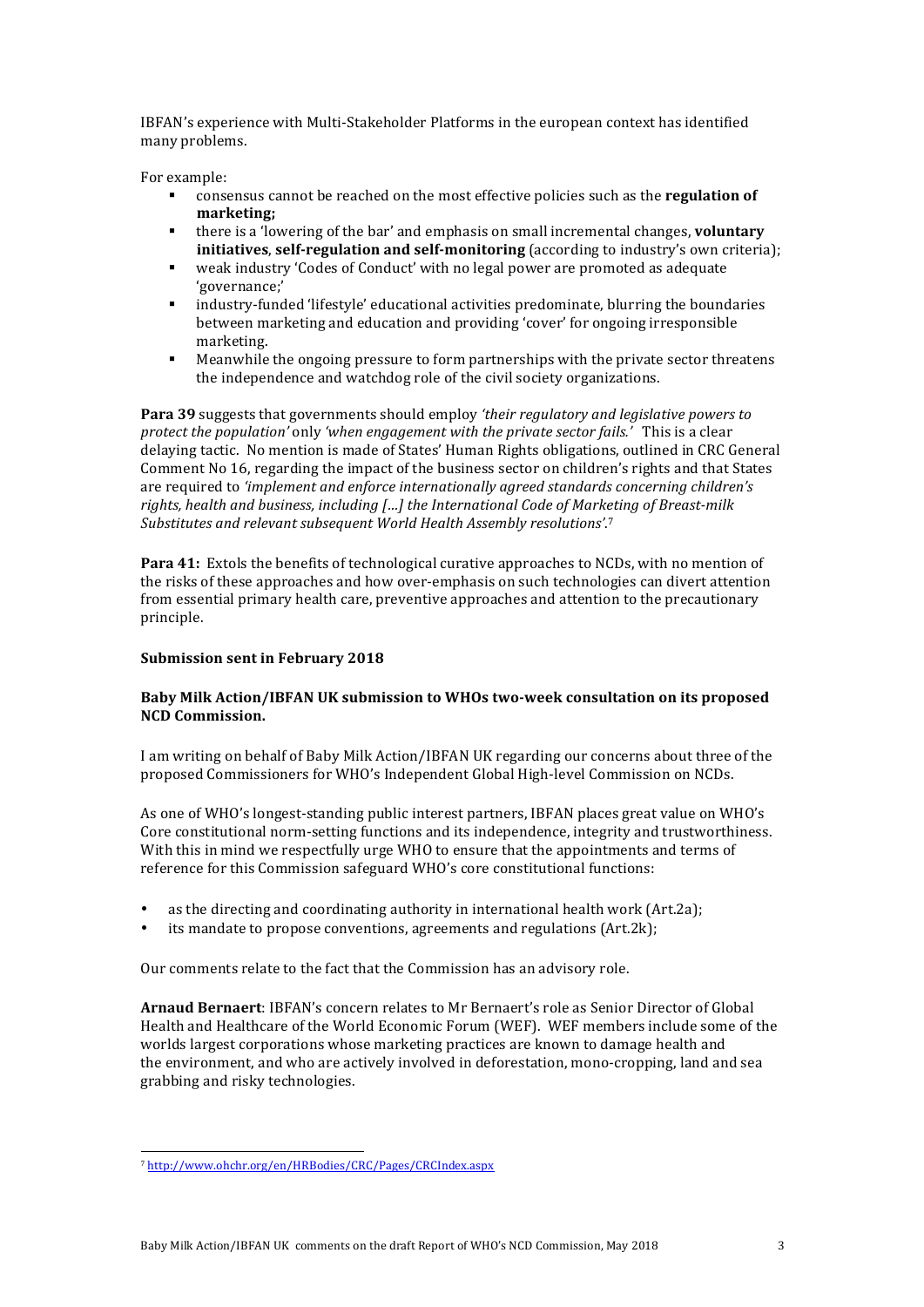WEF and its members are not benign bystanders in relation to UN policies. Indeed WEF's *Global Redesign Initiative*, launched in 2010, proposes that issues are *taken off* the agenda of the UN system to be addressed instead by *'plurilateral, often multi-stakeholder, coalitions of the willing and* the *able*.' The GRI envisages a world *managed* by a coalition of multinational corporations, nation states (including through the UN System) and select civil society organisations.

Since 2009 when WHO established the short-lived NCDNet, IBFAN has opposed proposals that WEF should have any advisory role in relation to WHO. While WEF or its members may act as multipliers/disseminators of WHO recommendations - and certainly have access to vast amounts of information that policy makers might find useful – we believe that WHO would be reneging on its constitutional mandate and would set a bad model for Member States, if it was to go further and to allow a representative of WEF to have the *advisory role* of Commissioner on any public health policy matter. Throughout the many debates about the role of Non State Actors, Member States have given consistent reassurances that WHO's policy-setting functions would be protected from commercial influence. It should be among WHO's highest priorities to ensure that this is the case.

**WHO Draft Global Programme of Work (Rev 2) Para 78***: "At the same time WHO sets norms and standards which differentiates it from these other actors in global health. WHO's Framework of Engagement with Non-State Actors provides the guidance needed to engage in partnerships with all types of non-State actors while maintaining the Organization's integrity and independence from* interests detrimental to health". 111. "... At the same time, WHO must protect its work from conflict *of interest, reputational risks, and undue influence."* **FENSA Para 4***: "… This requires a robust framework that enables engagement and serves also as an instrument to identify the risks, balancing them against the expected benefits, while protecting and preserving WHO's integrity, reputation and public health mandate."*

An additional concern is Mr Berbaert's former role (until 2014) as Senior Vice-President of Philips Healthcare in charge of global strategy, business development. Philips manufactures medical equipment and a range of other products, including baby feeding bottles that are covered by the scope of *International Code of Marketing of Breastmilk Substitutes* and subsequent relevant WHA Resolutions. Throughout Mr Berbaert's time at Philips, the company marketed these products in ways that are in violation of that Code. Philips currently claims to be the "#1 *brand recommended by mums worldwide"* [1]

**Dr Sania Nishtar**, **Former Federal Minister, Pakistan, Founding President, Heartfile**. While we acknowledge and appreciate the areas where our advocacy aims are in line, our concern about Dr Nishtar's appointment as Co-Chair of the Commission relates to an article published in the medical journal, the *Lancet* (Vol 390 October 21, 2017): *The NCDs Cooperative: a call to action.* In this article Dr Nishtar called for the setting up of an "international multistakeholder *agency called The NCDs Cooperative*…" stating that "*WHO's mandate and governance structure may preclude it from leading and hosting a multisectoral public–private partnership."* The clear implication is that WHO's conflict of interest safeguards – inadequate as we believe them to be – are an obstacle to progress that should be bypassed. Surely the role of all the Commissioners should be to uphold WHO policy and help WHO make recommendations that are fully in line?

Sadly Dr Nishtar's article failed to provide evidence of the efficacy of public private partnerships (PPPs) or highlight their known risks in relation to NCD prevention and other threats to global health. It is worth noting that since 2003 OECD Guidelines 'Managing conflict of interest in the *public service*' have identified PPPs and hybrid entities as particular *"at risk areas"* for conflicts of interest.[2]

We hope that the new Commission will help governments remain in the drivers seat when tackling NCDs. It could encourage them to have clear assessments of their national situations based on hard data, with goals, a clear strategy, and careful consideration of whether and what role private sector should play in its implementation. Pretending that it is easy or feasible to find 'Common ground' with corporations - especially on regulatory issues - will not be helpful.